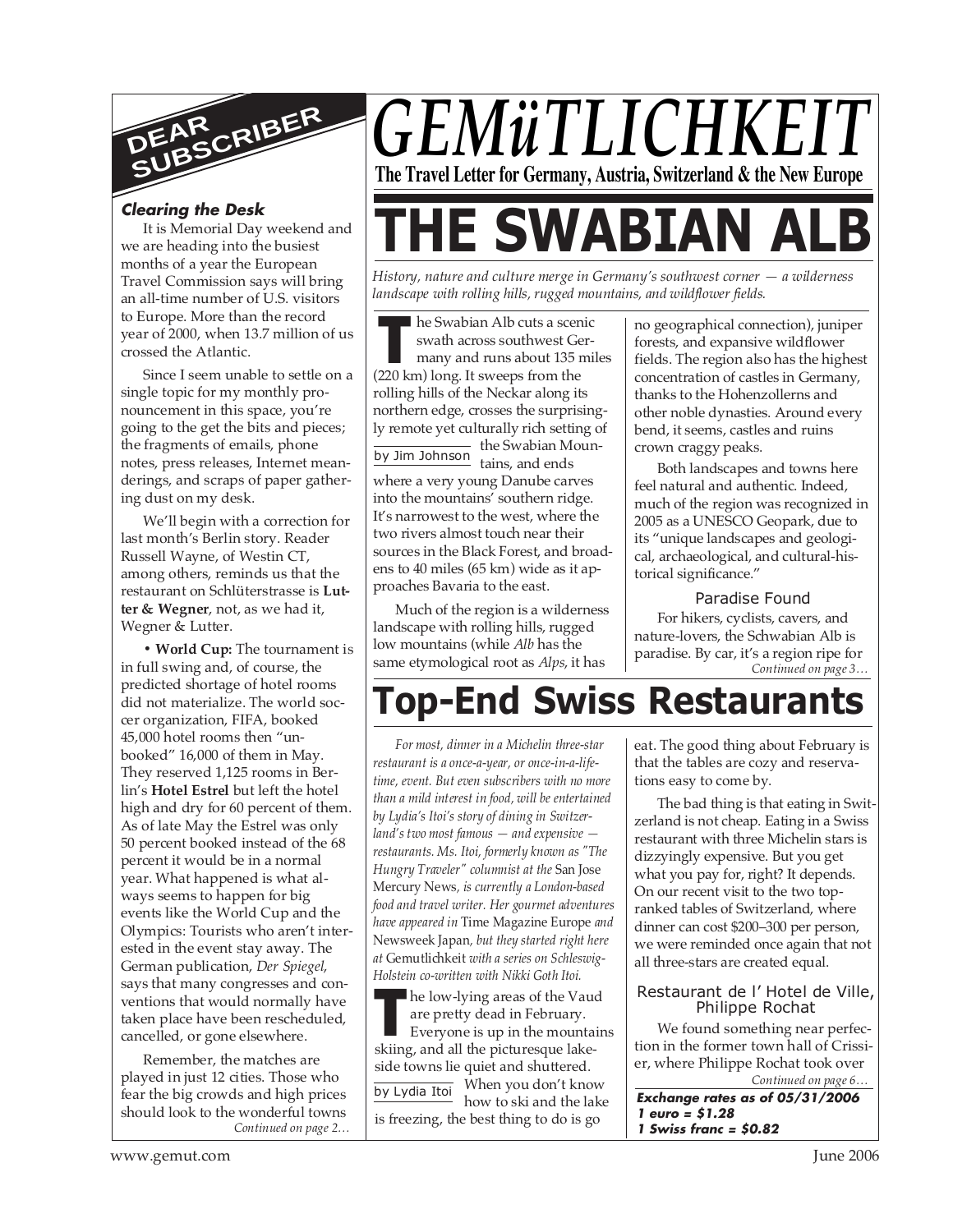#### *DEAR SUBSCRIBER Continued from page 1*

and cities where the World Cup *isn't*, such as Bamberg, Dresden, Lübeck, Freiburg, Trier, Garmisch-Partenkirchen, Würzburg, Goslar, Weimar, Regensburg, Baden-Baden, Coburg, Münster, and so on. Wherever you are in Germany you'll be able to keep up with the tournament; all 64 matches are being shown on giant outdoor screens throughout the country.

**• Europe's Low Fare Airlines:** Proponents of Europe's approximately 50 low-cost air carriers are touting them as more cost-effective and faster than rail travel. In many cases they are right; Paris to Rome on Ryanair costs about \$25 (that's right, \$25) and takes two hours vs. about \$140 and more than 12 hours by train. Setting aside for a moment, such hard to quantify factors as the charm of rail travel and the stresses of the airport experience, in this case going by air is the clear choice. When one considers the intangibles, however, I'm not so sure. First, the 12 hours vs. 2 hours is misleading. As Rail Europe maintains, there are few air trips less than 5 hours; especially when one considers the time getting to and from airports, the time spent waiting for departure, time waiting at baggage carousels, and time standing in line. Last year we took the train from Bern to Munich. It's five and a half hours with a change in Zürich. Rolling our bags behind us, we left the hotel less than 15 minutes before our scheduled departure. Most of the three block

walk was via a wide, attractive underground walkway lined with shops. Eight minutes after leaving the hotel we were in our reserved seats, gear stowed. We passed through no security checks, simply walked aboard the train and sat down. We weren't even asked to show rail passes until the train was underway. Except for the quick train change in Zürich, the next five-plus hours were spent reading, writing, snacking, dozing, and watching the scenery. We arrived in the center of Munich rested and ready, about a 10-minute walk from our hotel, the Kraft. I doubt there's direct air service between Bern and Munich, but if there were, the flight time would be about an hour. Add to that the required two hours one must be at the airport before flight time, and the 60 to 90 minutes it would take to get from flight arrival to downtown Munich, and the savings in time would be about an hour by air — and that's assuming *all goes as planned*. It would have to be a whole lot cheaper, and whole lot faster, to get me involved in airports and airplanes when I can get there by train in six hours or less.

• **Rental car horror stories:** Renting a car in Europe is getting more complex every day. In Italy, there is no choice when it comes to collision and theft insurance. You must purchase it. But with one Italian company, Auto Europa (no connection to the highly reputable **Auto Europe**), the collision coverage applies only if another vehicle is involved. If you return to your parked

car to find a \$5,000 dent in the side panel, too bad, you're not covered. Wherever you rent, read the fine print carefully if you choose to buy the insurance; some parts of the car, such as undercarriage, roof, windshield, tires, wheels, side mirrors, are often excluded from coverage. In countries where it is possible virtually all except Italy and Ireland — rely on a credit card for collision and theft coverage.

Be careful what you sign. In April, one woman thought she was declining collision and theft insurance with **Avis Germany** only to later be hit with a \$491 charge on her credit card — this on an 11-day, \$455 rental. Was this a misunderstanding at the rental counter or was she deliberately misled? Our rental department books several hundred cars each year with Avis and deals with only about half a dozen incidents in which unwanted insurance has been charged, so a company policy of cheating custom-

*Continued on page 8…*

#### **Using Gemütlichkeit**

• Hotel prices listed are for one night. Discounts are often available for longer stays.

• All hotel prices include breakfast unless otherwise noted.

• Local European telephone area codes carry the "0" required for in-country dialing. To phone establishments from outside the country, such as from the USA, do not dial the first "0".

#### **Logging on to Our Website**

Back issues in text format from January 1993, except for the most recent 12, are available free to subscribers only at www.gemut.com (click on "Members"). To access the issues, enter the user name and password published in this space each month. The new codes are:

User Name: **swab** Password: **9478**

#### Vol. 20, No. 5<sup></sup>  $\bigcap$  **F M** i  $\bigcap$  **H**  $\bigcap$  **H**  $\bigcap$  **H**  $\bigcap$  **HOTEL RESTAURANT RATING KEY** June 2006<br> **The Travel Letter for Germany, Austria, Switzerland & the New Europe** | **Rating Scale** Scale *GEMüTLICHKEIT*  $\mathbb{R}$

| <b>Publishers:</b>                                                                                                                                                                                                                                                                                                                                                                                                           | <b>Robert H. &amp; Elizabeth S. Bestor</b> |  |
|------------------------------------------------------------------------------------------------------------------------------------------------------------------------------------------------------------------------------------------------------------------------------------------------------------------------------------------------------------------------------------------------------------------------------|--------------------------------------------|--|
| <b>Executive Editor:</b>                                                                                                                                                                                                                                                                                                                                                                                                     | Nikki Goth Itoi                            |  |
| <b>Senior Writer:</b>                                                                                                                                                                                                                                                                                                                                                                                                        | Jim Johnson                                |  |
| <b>Contributors:</b>                                                                                                                                                                                                                                                                                                                                                                                                         | <b>Tom Bross, Roland Reimann</b>           |  |
| <b>Consulting Editor:</b>                                                                                                                                                                                                                                                                                                                                                                                                    | <b>Thomas P. Bestor</b>                    |  |
| <b>Online Services:</b>                                                                                                                                                                                                                                                                                                                                                                                                      | <b>Kurt Steffans</b>                       |  |
| <b>Subscriber Travel Services:</b>                                                                                                                                                                                                                                                                                                                                                                                           | <b>Andy Bestor, Laura Riedel</b>           |  |
| Gemütlichkeit (ISSN 10431756) is published 10 times each year by UpCountry<br>Publishing, 288 Ridge Road, Ashland OR 97520. TOLL FREE: 1-800/521-<br>6722 or 541/488-8462, fax: 541/488-8468, e-mail travel@gemut.com. Web<br>site: www.gemut.com. Subscriptions are \$67 per year for 10 issues. While<br>every effort is made to provide correct information, the publishers can make<br>no quarantees regarding accuracy. |                                            |  |
| <b>POSTMASTER: SEND ADDRESS CHANGES TO:</b><br>Gemütlichkeit, 288 Ridge Road., Ashland OR 97520                                                                                                                                                                                                                                                                                                                              |                                            |  |

| <b>Rating Scale</b><br>Excellent<br>Above Average<br>Average<br>Adequate<br>Unacceptable                                  | <b>Scale</b><br>$-20$<br>16<br>12 - 15<br>$-11$<br>8<br>4-7<br>3<br>0<br>ä, | <b>Restaurant Criteria</b><br>Food<br>Service<br>Atmosphere                                                                    | 65%<br>20%<br>15%                                                                          |
|---------------------------------------------------------------------------------------------------------------------------|-----------------------------------------------------------------------------|--------------------------------------------------------------------------------------------------------------------------------|--------------------------------------------------------------------------------------------|
| <b>Hotel Rating Criteria</b><br>People/Service<br>Location/Setting<br>Guestrooms<br>Public rooms<br>Facilities/Restaurant | 30%<br>15%<br>30%<br>5%<br>20%                                              | <b>Value Rating</b><br><b>Outstanding Value</b><br>Very Good Value<br>Average Value<br><b>Below Average Value</b><br>A Rip-Off | <b>Scale</b><br>-20<br>17<br>$\blacksquare$<br>12 - 16<br>9<br>$-11$<br>5 -<br>8<br>U<br>4 |

#### **Special @Designation**

By virtue of location, decor, charm, warmth of management, or combination thereof, an especially pleasant establishment.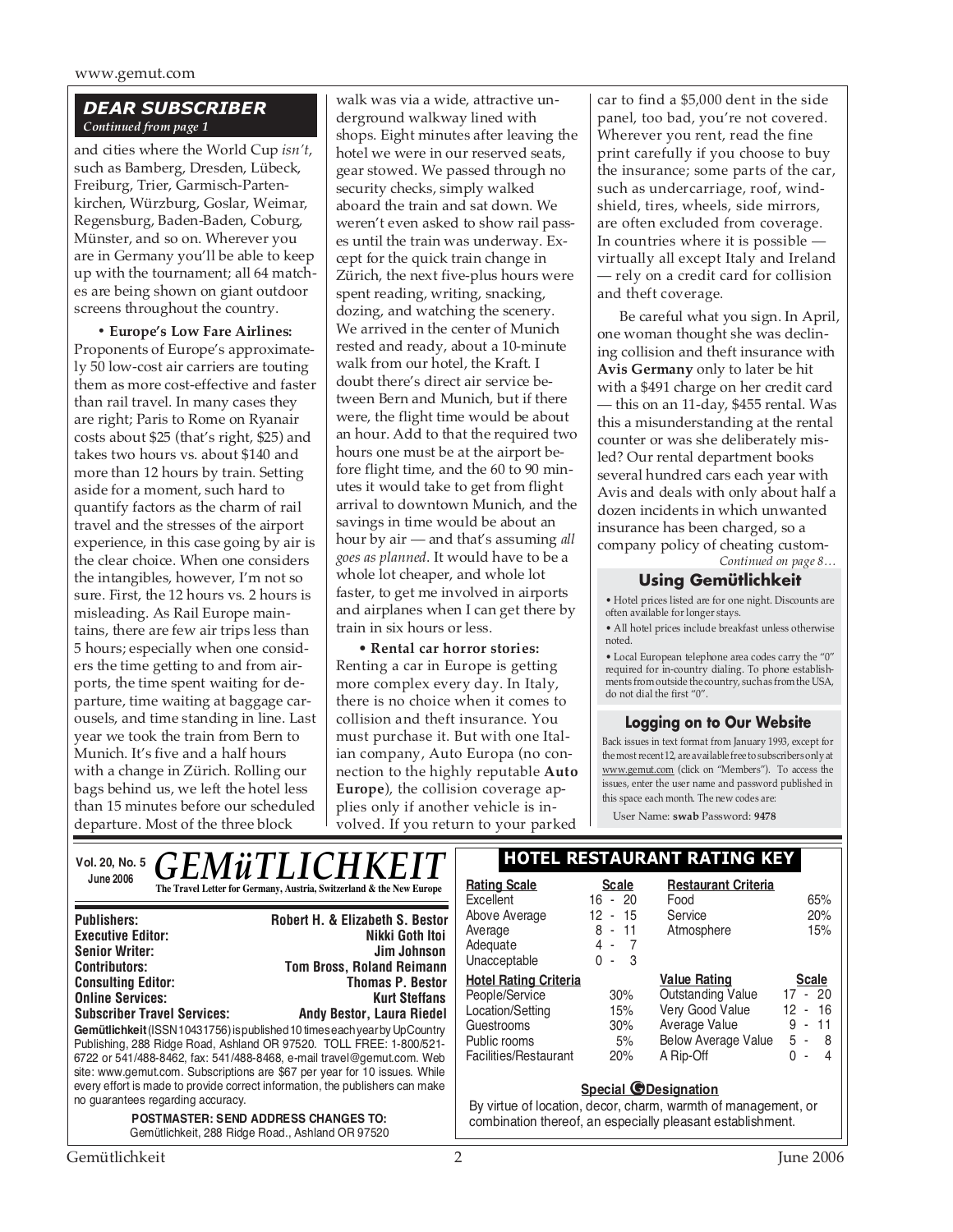#### *BERLIN '06 Continued from page 1*

exploration, dotted with medieval towns, relaxed villages, and cultural highlights. Some of Germany's most scenic theme routes pass through the region including the Swabian Alb Road, Hohenzollern Route, Roman Road Neckar-Alb, and Upper Swabian Baroque Road. Train travelers will find a helpful network of rail connections with views that beg frequent disembarkation.

**Tübingen** on the Neckar and **Ulm** on the Danube are perhaps the region's best known cities. But the towns between the rivers form a necklace through the valleys and mountains with medieval treasures like the former imperial city of **Esslingen**, **Plochingen** with its historic market square and Neckar harbor, **Reutlingen** with mighty gates flanking the Altstadt, and the former trade and market town of **Kirchheim**.

This tour follows a rambling route through the region.

#### Starting in Tübingen

"Tübingen doesn't *have* a university. It *is* a university."

So the saying goes in this town of youth, students, romance, and idealism. Founded in 1477, it's one of Germany's oldest universities. This is a young and active city, with evidence everywhere of students and academia—from the teeming **Market Square** to the high concentration of museums and cultural events.

There's never been much industry in Tübingen, a fact that spared it from significant Allied bombing during World War II. Its Old Town is well-maintained in nearly original form with requisite half-timbered homes, narrow alleyways, and bustling squares.

Start your exploration at the Market Square, dominated by the 15<sup>th</sup>century **Town Hall**, with its 16<sup>th</sup>-century **Astronomical Clock**. The statue of **Neptune's Fountain**, based on a fountain in Bologna, lends an Italian air.

Walk up the **Burgsteige** (Castle Way) to the **Castle Hohentübingen**. Most of the building isn't open to the

#### **Swabian Alb Basics**

. Baden-Württemberg Tourism-Marketing, PO Box 102951, 70025 Stuttgart, tel. +49/ **Tourist Offices** 0711/23858/0, fax: 23858/98, info@tourismus-baden-wuerttemberg.de, www.tourismus-baden-wuerttemberg.de

Swabian Alb Tourism Association, Marktplatz 1, 72574 Bad Urach, tel. +49/07125/ 948106, fax 948108, info@schwaebischealb.de, www.schwaebischealb.de.

Tübingen Tourist Information, An der Meckarbruecke, 72072-Tübingen, tel. +49/07072/9236-0, fax 3507, mail@Tübingen-info.de, www.Tübingeninfo.de

Ulm/Neu-Ulm Tourist Information, Münsterplatz 50, 89073 Ulm, tel. +49/ 0731/161 2830, fax: 161 1646, unt@tourismus.ulm.de, www.ulm.de/ tourismus.

#### **Main Attractions**

Burg Hohenzollern, D-72379 Burg Hohenzollern, tel. +49/(0)7471/2428, fax +49/ 07471/6812, <u>verwaltung@burg-</u><br>hohenzollern.com, www.burg-<br>hohenzollern.com

Roman Open-Air Museum, 72379 Hechingen-Stein, tel. +49/07471/6400, fax 14805, info@villa-rustica.de, www.villarustica.de

Sigmaringen Castle, 72488 Sigmaringen, tel. +49/07571/729-0, 729 255, schloss@hohenzollern.com, www.hohenzollern.com

**Transportation** There's excellent rail service through the Swabian Alb. Nearby major airports are Stuttgart, Munich, and Zürich. Major train routes, including ICE, connect through Stuttgart and Ulm with excellent regional train service. The A8 motorway crosses the Swabian Alb between Stuttgart and Ulm, the A7 crosses the eastern region, and A81 crosses the western region.

public, but the renaissance architecture, built over the original medieval buildings—as well as the view to the town—are worth the short climb.

Take time to stroll along the **Plantanenallee**, a centuries-old promenade with venerable sycamore trees. Walk past the old town moat, with blocks from the 13th century, and cross the Neckar at the **Eberhardsbrücke**, where you may see punters. (You can join them by booking through the tourist office: one hour for €52 for up to 12 people, €35 each additional hour.) Look across the river to the castle and the towers of the historic town center.

Guided walking tours (booked through the tourist office) include the student prison, less known but every bit as intriguing as its Heidelberg counterpart. Woe to the student who smoked in public, missed curfew, womanized "too much," or failed a class.

#### Into the Alb

It's barely 20 minutes by car or train to **Hechingen**. In the distance, the turrets, towers, and ramparts of **Hohenzollern Castle** form a forbidding silhouette on a cone-shaped hilltop. Most of the existing structure was built in the latter half of the 19<sup>th</sup> century on top of two previous castles. The grounds and exteriors are impressive (as are the sweeping views), but the interiors—accessible only on guided tours—leave the most lasting impressions. The castle, designed as a royal residence, is a monument to Hohenzollern-Prussian pride and power, and the rooms are lavish to the extreme.

Whether arriving by taxi or car, visitors take a shuttle bus from the base parking lot to an upper lot (or hike 20 minutes), where an asphalt road passes walls and fortifications on its winding way to the top. Tours in English are by request only and recommended.

A short distance away, the **Roman Open-Air Museum** at Hechingen-Stein lets visitors walk among the foundations and tumbling walls of an ancient Roman estate. A 2nd-century villa has been rebuilt and furnished in original style, and with the adjacent museum, offers a look into life at a rural Roman settlement.

#### Onward to the Danube

The route from Hechingen to the Danube curves around hills and meadows and slices through the occasional limestone outcropping. Waterfalls pour over severe cliffs, and streams make their way across a fertile floodplain of meadows and farmland.

A good first stop and base camp on the Danube is **Sigmaringen**, where yet another Hohenzollern castle stands watch. **Sigmaringen Castle** looks more fortress than palace from the outside, where it dominates a cliff overlooking the river and town. With origins in the  $11<sup>th</sup>$  century, the castle is a study in architectural styles from Romanesque to Jugendstil. Inside, it's a royal residence rich with paintings,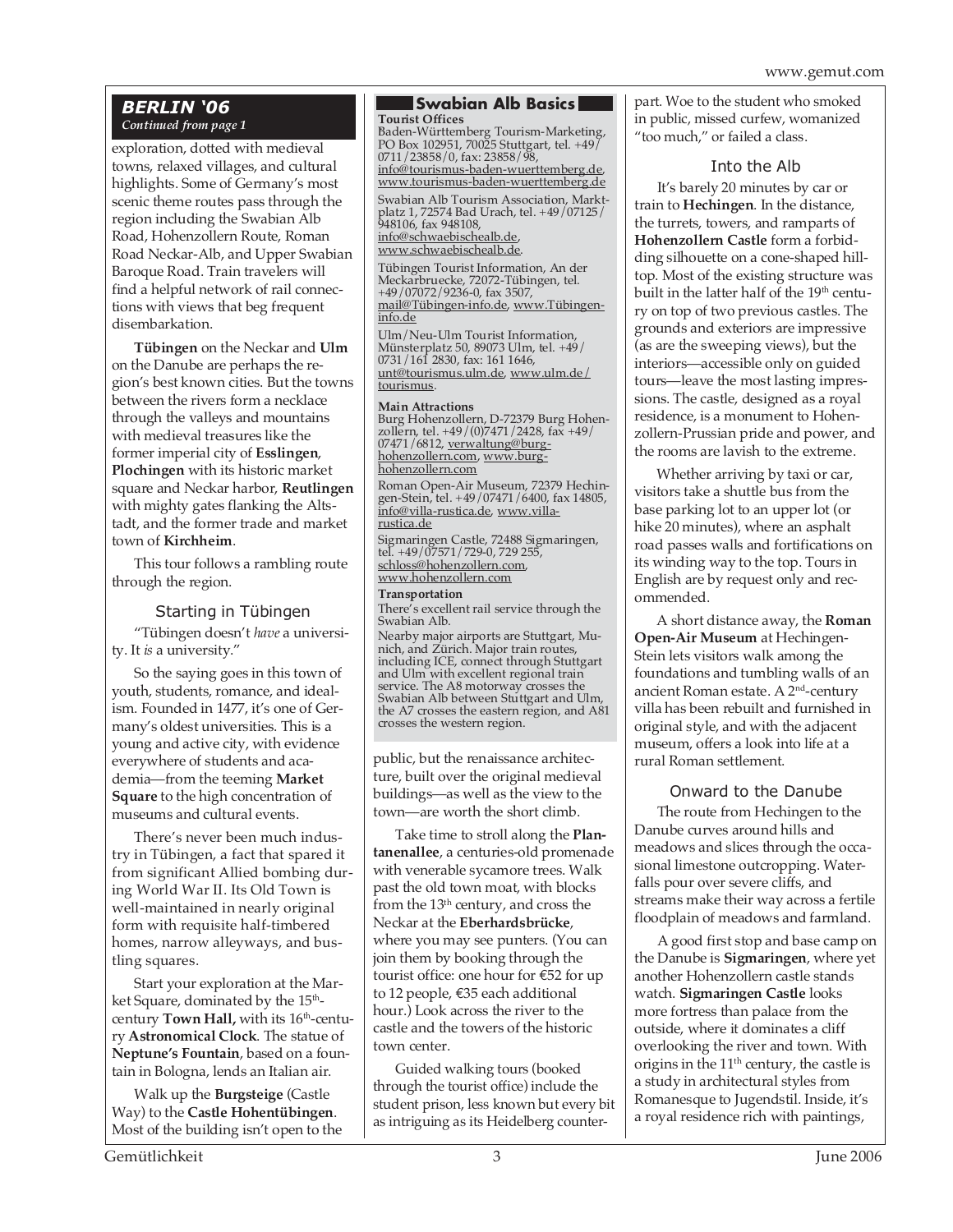porcelain, furniture, tapestries, sculptures, and other signs of an earlier, opulent lifestyle. The armory is also worth a visit for its 3,000 exhibits of weaponry and armor.

At the foot of the castle, the medieval old town is well worth exploring. Purchase local Alb artwork at the **Ateliers im Alten Schlachthof**, a former slaughterhouse converted into studios and small shops (Georg Zimmerstr. 7, tel. +49/(0)72488/07571-3333). Another hill rises more than 650 feet (200 meters) above the old town and opposite the castle. Take time for the uphill climb, where a villa district shows architectural gems from the late 19<sup>th</sup> and early 20<sup>th</sup> centuries.

Spend time walking along the Danube, too, where the town has preserved the royal parks and created a river walk through greenspace. From a slight distance, the castle appears even more powerful and ominous atop the promontory and reveals its fortress roots.

#### Danube Retreat

From Sigmaringen, it's barely 20 minutes by train or car to **Beuron**, a timeless Danube village. Along the way, the Danube bears little resemblance to the mighty river that travels nearly 1,800 miles (2858 km) to the Black Sea. It's not the mighty river of Vienna or Budapest but a quieter, pastoral, unassuming river that makes its way through the countryside and between tall limestone walls. Streams merge to form small rivers, which rush from side valleys into the growing Danube. High karst pillars, worn from centuries of erosion, poke through forests.

Beuron is a popular destination for hikers, paddlers, and cyclists and has drawn pilgrims since medieval times. The focal point of the idyllic town is its **Benedictine monastery**, founded in the 11<sup>th</sup> century. Indeed, the whole town is a piece of paradise, an overwhelmingly natural setting that affords ample reflection to those within or outside the monastery walls.

While the monastery itself is closed to the public, its **pilgrimage church** is open. It's almost overwhelming in its majesty—not so

much ornate as powerful. From the outside, it's simple and plain. Inside, the rich and sumptuous stucco, paintings, gold leaf, and carvings—stellar examples of baroque celebration and rococo excess—were intended to astound visitors with a taste of heaven.

#### Ulm Inspires

Along the route downstream from Sigmaringen to **Ulm**, the final stop of the journey, the high cliffs give way to ridges and then to rolling, wooded hills and lush meadows. Occasional Karst spires look like nature's ruins. Towns, villages, and farms form distant smudges against the countryside.

Soon, a high tower looms in the distance. Surely, it was more impressive when no other high buildings filled the skyline, but it's still inspiring today. The **Minster** tower is Ulm's best-known landmark and the highest spire in the world. Construction started in 1377 and halted in 1543 as a torso without high towers. In the middle of the 19<sup>th</sup> century, construction started again, and a cornice flower at the top of the central tower gave it the final height of 161.53 meters (530 feet). Visitors can climb 768 steps for views that often extend 65 miles (about 100 km) to the Alps. Allow at least an hour to view the stunning structure that, as a Protestant church since the Reformation, lost many of its original ornate altars and statues. The relative simplicity makes the overall architecture all the more impressive.

In Ulm, the old and the new have married well. There's pride in today's style but also a full awareness and respect for the traditions and styles of the past.

Start at the **Stadthaus**—the Municipal Building—adjacent to the Minster, where the tourist office overflows with English-language materials and excellent advice. Don't miss downstairs exhibitions on excavations that have revealed traces from Roman times forward.

Stop for lunch or coffee at the **Stadthaus Café and Restaurant.** The window and walls curve so that nearly everyone can see the full length and height of the Minster—what some call "the most magnificent Gothic view in

Germany." Or come back in the evening when Minster lighting makes the view even more stunning.

Using the great church as centerpoint, head north into a district of antique stores, galleries, bistros, and pubs. There was less damage here during the War, and the many medieval buildings are intact.

The **Fishermen's Quarter,** the city's most charming area, lies barely five minutes away by foot. A labyrinth of alleys and bridges cross the Blau River as it splits into channels past former mills and tanners' houses and makes its last rush to the Danube. Most of the buildings date from the 16<sup>th</sup> and 17th centuries and now house some of the city's best restaurants, cafés, and inns.

From the Fishermen's Quarter, pass through the ancient gate, walk between the town wall and the Danube, and look across to **New-Ulm** (connected by bridge, but the adventurous can take a small cable- and current-driven boat across). It's a separate city founded 200 years ago, and marks the border of Bavaria (Ulm, like the rest of the Swabian Alb, is in Baden-Württemberg).

Much of Ulm is still surrounded by medieval walls, most wide enough to walk on and some wide enough to hold rows of small houses in which soldiers once lived. From atop the walls, look down at what feels like a town within a town. At dusk, stand atop the walls, past the well-preserved houses and look out to the medieval town. As in much of the Swabian Alb, time has stood still.

### **Lodging**

#### Hotel am Schloss

Just paces from Tübingen's castle and three minutes on foot from the Market Square, the Hotel am Schloss is quiet and peaceful. Rooms are spacious, clean, and comfortable with a somewhat plain décor. It's obvious from the smiles and laughter in the lobby that it's a family-owned hotel with a staff that loves its work. If you can handle stairs (there's no elevator), request a top-floor room; it's a beautiful view across the towers and chim-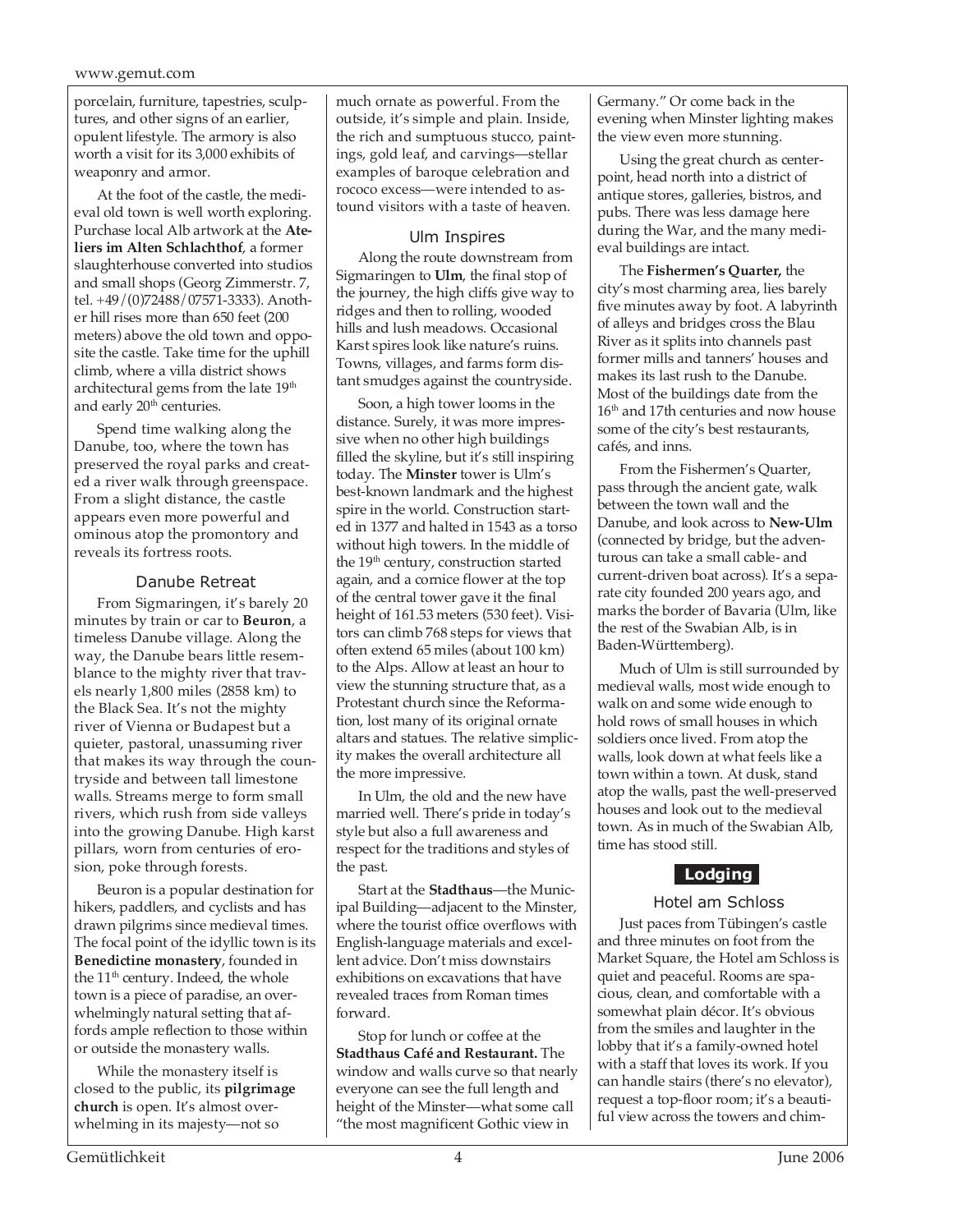neys of the Old Town to the Neckar Valley. Note that the road to the hotel may be a tad steep for guests with mobility challenges, but taxis can drive right up to the door.

**Contact:** Hotel am Schloss, Burgsteige 18, 72070 Tübingen, tel. +49/(0)71/ 92940, fax 793391, info@hotelamschloss.de,

www.hotelamschloss.de. Hosts: Herbert and Christel Rösch.

**Daily Rates:** €51–85 single, €92–118 double

**Rating:** QUALITY 13/20 VALUE 13/20

#### Das Schmale Haus B & B

The 16th-century Schmale Haus—a narrow, classic half-timber house rises five stories between a medieval street and the River Blau. There are just three guestrooms, which makes for a very cordial visit. Guests in the ground-floor room often gasp when they first enter: The view is to the river—which rushes below the oriel window—medieval buildings, and a pedestrian bridge, where passersby return the visitor's glances with looks of envy that say, "I wish I could be staying there." Modern walls, windows, fixtures, and furnishings integrate perfectly with the original 16<sup>th</sup>-century structure. Leave the windows open at night to fall asleep to the sound of rushing water. Wake up to a cooked-to-order breakfast of scrambled eggs, bacon, mushrooms, tomatoes and scallions, and melon tea. Another bonus feature: Einstein's great-grandson slept here. **EDITOR'<sup>S</sup> CHOICE**

**Contact:** Das Schmale Haus, Fischergasse 27, 89073 Ulm, tel. +49/(0)731/ 175494 0, fax 175494 88, mheide0107@aol.com

**Daily Rates:** Singles from €79, doubles from €99

**Rating:** QUALITY 17/20 VALUE 18/20

#### Das Schiefe Haus

Built in 1443, "The Leaning House" was renovated 10 years ago, but the new owners retained as much of the old structure as possible, with much of the original wooden flooring, plasterand-straw walls, and beamed ceilings, and with rooms following their old plans. It's not for the faint of balance: The building (since propped up) has tilted dramatically over the centuries,

and floors slope as much as two feet from one wall to the next. Beds are propped to offset the leaning and have built-in water-levels to assure guests they're sleeping "horizontally." It's a fun stay in one of the city's most historic buildings.

**Contact:** Das Schiefe Haus, Schwörhausgasse 6, 89073 Ulm, tel. +49/(0)731/9673 0, fax 9673 33

**Daily Rates:** Singles from €108, doubles from €140

**Rating:** QUALITY 15/20 VALUE 15/20

#### Neuthor Hotel

Flush on the old city wall, the twoyear-old Hotel Neuthor is a small, privately-owned, modern gem of a hotel that's a perfect symbol of Ulm's blending of old and new. Room 34 is a large double with windows on two sides one overlooking the wall, the other opening to a small private terrace with a view to the hotel courtyard. Climb stairs to Room 41 in the former attic and you'll be rewarded with a stunning view to the Minster framed between the roofs of the Altstadt. Room 15 is designed for guests with mobility challenges and even has a connecting room for a travel companion.

**Contact:** Neuthor Hotel, Neuer Graben 17, 89073 Ulm, tel. +49/(0)731/ 9752 79 0, fax 9752 79 399, hotelneuthor@comfor.de, www.hotelneuthor.de

**Daily Rates:** Singles from €88, doubles from €112. Breakfast buffet (worth it!) €12

**Rating:** QUALITY 17/20 VALUE 17/20

#### Hotel-Restaurant Pelikan

The Pelikan was built in 1891 to house pilgrims to Beuron. Indeed, the Benedictine monastery still owns it. Today's guests will find plain but pleasant and comfortable rooms, renovated in recent years. From the rooms in the rear, the Danube is clearly visible. From the front, the view is to the monastery. Arnold and Bettina Schönwälder and their warm staff will make you feel welcome. The restaurant features regional fare like the Swabian platter with beef, pork, and turkey medallions served with bacon, *maultaschen*, and egg *spätzle*. The house specialty is pork roast prepared with young beer and fragrant herbs. For

lesser appetites, there are several cheese and meat platters. Leave room for fresh-from-the-oven desserts.

**Contact:** Hotel-Restaurant Pelikan, 88631 Beuron, Abteistr. 12, tel. +49/ 07466 406, fax 281, info@pelikanbeuron.de, www.pelikan-beuron.de. Hosts: Arnold and Bettina Schönwälder and family **Daily Rates:** Singles €42, doubles €74 **Rating:** QUALITY 10/20 VALUE 11/20



#### Mauganeschtle

*Mauganeschtle* means "hidden place" in old Swabian dialect, but everyone who visits Tübingen seems to find it. The casual but classy restaurant is well-known for its traditional Swabian specialties, especially 28 varieties of *maultaschen*–literally "mouth pockets"–perhaps the most Swabian of delicacies. Resembling oversized ravioli, they're stuffed with tasty fillings like mushroom, pumpkin, salmon with cream and horseradish, and venison with nuts and wild berries, and then topped with cheese, sautéed onions, or a variety of other sauces. Most cost less than €10. Other Swabian dish-

#### **Key Websites for the Traveler**

**• www.gemut.com** Gateway site for travelers to Germanic Europe, including car rental, rail passes, hotel bookings, traveler feedback, travel tips, and past issues (free access to back issues for subscribers; see log-on info on page 2).

**• www.viamichelin.com** The Michelin database of hotels and restaurants, plus great interactive trip planning tools

**• www.travelgearnow.com** Guidebooks, maps, travel accessories, luggage, all at 10 percent off for subscribers

**• www.webflyer.com** Informative frequent-flyer forums make this a must for air travelers

**• bahn.hafas.de/bin/query.exe/en** German rail website, with train schedules throughout Europe, as well as Germany

**• www.sbb.ch/index\_e.htm** Swiss and European rail schedules

**• www.ski-europe.com** Top Web resource for skiers with much data on Alpine resorts

**• www.myswitzerland.com** Website of Switzerland's national tourist authority

**• www.germany-tourism.de** Germany's national tourist authority

**• www.austria.info/us** Austria's national tourist authority

**• www.historicgermany.com** Website for an alliance of historic German cities

**• www.thetravelinsider.info** Info on electronic devices used by travelers — cell phones, computers, etc.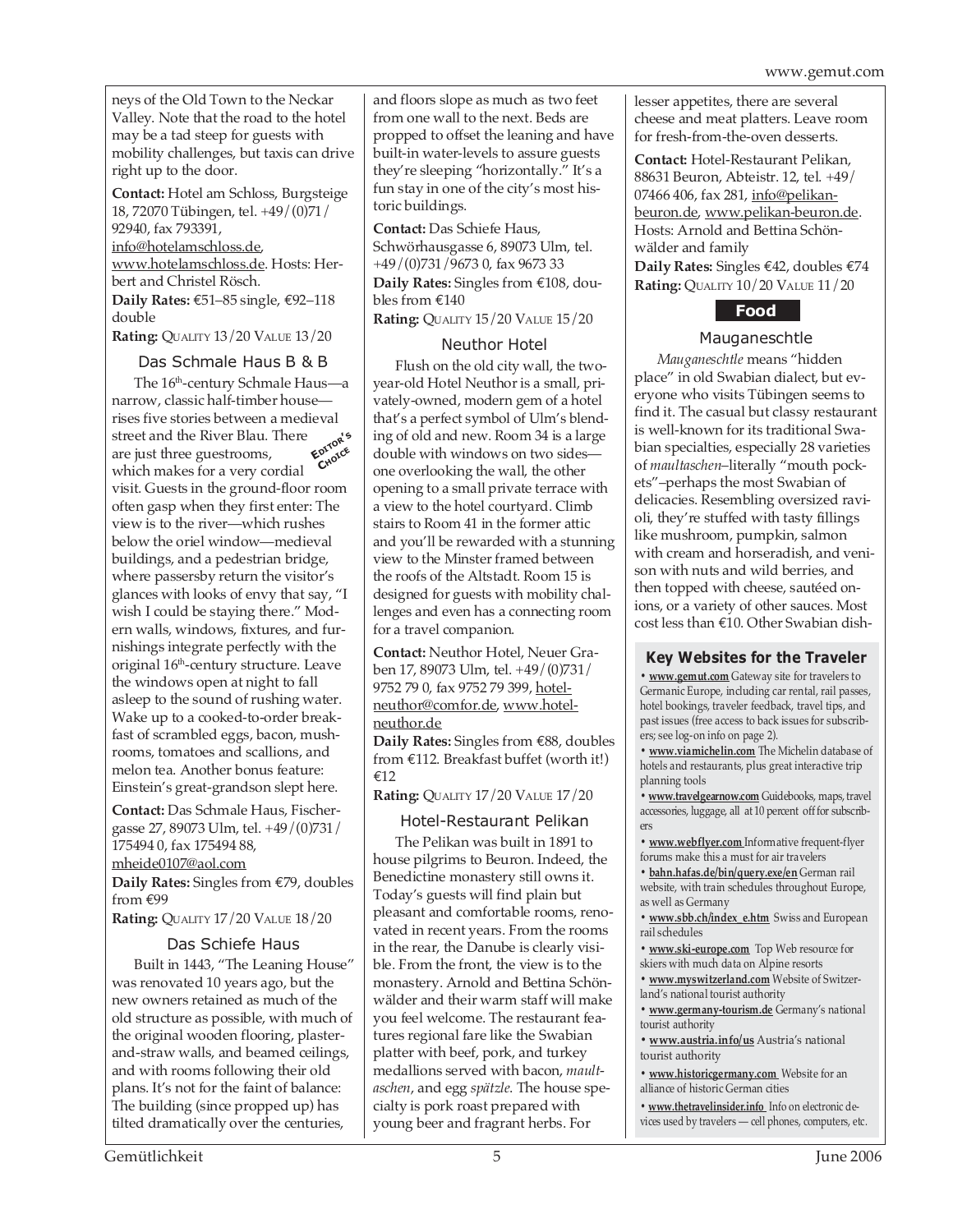#### www.gemut.com

es (around €15) include sour tripe with fried potatoes (an acquired taste), trout, cheese *spätzle,* and pan-fried beef and onions. In good weather, sit on the garden terrace in the shade of ancient trees, and look out onto the town and Swabian Mountains.

**Contact:** Mauganeschtle, Burgsteige 18, 72070 Tübingen, tel. +49/(0)71/ 92940, fax 793391, info@hotelamschloss.de, www.hotelamschloss.de **Rating:** QUALITY 13/20 VALUE 15/20

#### Zunfthaus der Schiffsleute

Just 100 paces from the Danube, the Zunfthaus was built over the River Blau six centuries ago to serve the fishermen and boating trades. Old wooden oars, rudders and paddles, and models of old boats recall the time when it was a nine-day float from Ulm to Vienna. Lances tip off an Ulm tradition of "jousting" between the local boats. Sit upstairs to look down on the Blau. Fish lovers have plenty to choose from, including creative treatments such as grilled tilapia served on ratatouille with vegetable couscous or rolled sea bass stuffed with smoked salmon and poached with green asparagus. Swabian specialties make up much of the rest of the menu. Try the "Cat's Cry," a hash with large chunks of beef and potatoes, pan-fried and stirred with eggs and parsley, and then served in a "shovel"—a large wooden spoon. Cheese, meat, and bread plates are lighter options. Many entrées top €16, but there are plenty of tasty choices under €10. **EDITOR'<sup>S</sup> CHOICE**

**Contact:** Zunfthaus der Schiffsleute, Fischergasse 31, 89073 Ulm, tel. +49/ (0)731/64411, info@zunfthaus-ulm.de, www.zunfthaus-ulm.de **Rating:** QUALITY 14/20 VALUE 16/20

#### Zur Lochmühle

The Lochmühle is a casual restaurant/pub in Ulm's oldest mill still standing—nearly 700 years old. The setting is relaxed, rustic, and authentic; service is friendly; and portions are huge. Walk into the half-timber building and choose a cozy corner or booth where white tablecloths drape over centuries-old tables. The Swabian specialties are best, like *Böff la Mott:* Thick,

moist, meaty slabs of Swabian sauerbraten served with bread dumplings the size of softballs. Other top choices: Sliced *maultaschen* stuffed with spinach and fried with eggs, and *Ulmer Laugenbrezelsuppe*—baked doughy pretzels in broth—that tastes much better than it sounds. Other German specialties are also plentiful, including lighter snack plates that are perfect with a beer on the terrace. Relax as the Blau River gurgles by. Main dishes range from €9–13.

**Contact:** Zur Lochmühle, Gerbergasse 6, 89073 Ulm, tel. +49/(0)731/67305, fax 619390, info@lochmuehle-ulm.de, www.lochmuehle-ulm.de. Host: Willi Schubert.

**Rating:** QUALITY 14/20 VALUE 14/20

#### Zum Bäumle

Zum Bäumle is a Weinstube/restaurant in a quiet district of shops and cafés north of the Minster. The setting feels much of its 500 years with hardwood floors, candlelight, cassette ceilings, and tile ovens. The inn has welcomed guests for generations, and today's visitors are likely to be local and German. Ask for a look in the guestbook, which has entries dating to the 1890s. It serves as a barometer of German sentiment from the enthusiastic nationalism of 1914 and 1915, to the sadness of 1917, to the lack of entries of 1918, with a similar progression in the 1930s and 1940s. If it's not too busy, Frau Nussbaumer may sit with you and translate. Expect cordial service and excellent treatments of traditional Swabian fare.

**Contact:** Zum Bäumle, Kohlgasse 6, 89073 Ulm, tel. +49/(0)731/62287, fax 6022604 Hosts: The Nussbaumer family **Rating:** QUALITY 14/20 VALUE 15/20

#### *SWISS RESTAURANTS Continued from page 1*

from the legendary Fredy Giradet, considered by many to have been the greatest chef of his time. That is a heavy torch to carry, but Rochat has done very well. He's maintained the restaurant at three Michelin stars since taking over in 1996, despite rumors of a falling out with Giradet. More importantly, he has proved to be his own man, and he's keeping

tiny, industrial Crissier on the map as a site of gastronomic pilgrimage with a highly personal, modern, and creative cuisine.

It's a pilgrimage that Josep Vilella, cookbook author and food critic for Barcelona's *Vanguardia* newspaper, has made over 100 times. When he heard we were going to visit Rochat, he insisted on driving eight hours to meet us for dinner. Josep claims he has never had the same dish twice in all of his meals at Rochat. You'd think that would limit our choices, but there is a very long debate before Josep and Rochat finally settle on our menu for the evening. The big dilemma was whether to have the rack of lamb or the truffled pig's foot. They decide to have both, so problem solved.

The oval, peaches-and-cream dining room manages to be both classical and contemporary at the same time, and so is the food. Beneath the hushed Swiss formality is a warm personal touch. The austerity of the dining room, hung with sober abstract art, is lightened by whimsical, Miro-like characters dancing across the Limoges china. In the entry is a memorial portrait of Rochat's late wife, a long-distance runner lost in a tragic ski accident. The chairs are sleek but comfortable, which is good when eating a 12-course menu with interesting dinner companions.

The first dish was a stunningly beautiful Granny Smith apple veloute (like a fancy Jell-O mold) decorated with an S-curve of precision-sliced raw apples and punctuated with glistening black mounds of Imperial oscietre caviar garnished with tiny herb flowers. It was framed in a translucent square of green apple sauce flecked with more green—a study of spring, only a pale hope in freezing February.

Next came a baton of silky duck foie gras paté pressed with a thick layer of dried cherries in a gel made from marc de Savoie (upscale schnapps). The accompanying violet and pistachio brioche and thimbleful of refreshing raw parsley root/citric zest salad were the kind of touches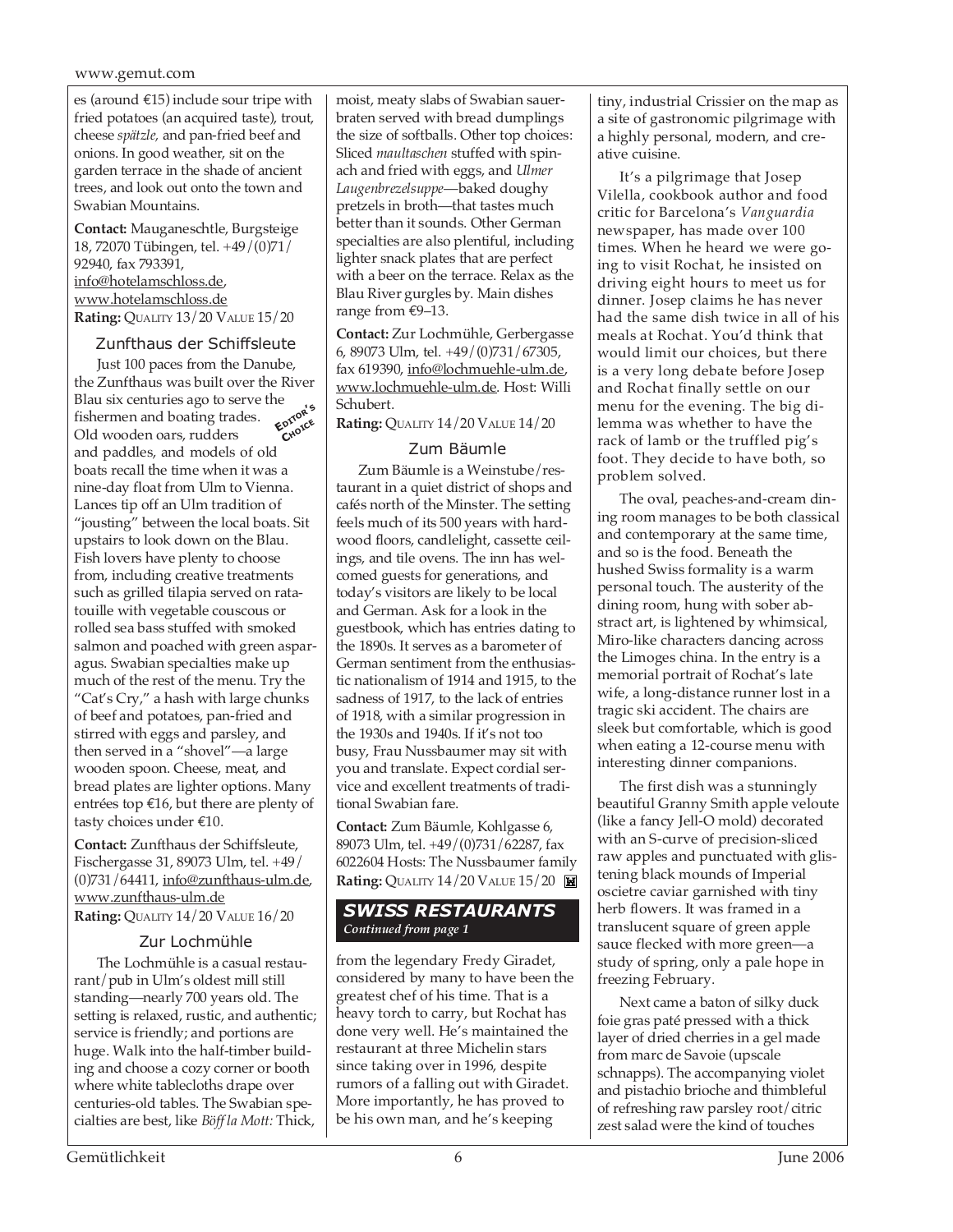that scream, "This is a three-star joint." The evening was shaping up nicely.

The next dish blew at least half of us away. A circle of feather-light cream of local Crissier cardoons was literally smothered under generous slices of the headiest black truffles we had ever had. There was a crisp little tartine toast on the side with yet more truffle. Josep and his wife ate this marvel calmly, since they are older and have had a lot more truffles than we have. The aroma was intoxicating, notable when so many modern truffles need more artificial enhancement than a Hollywood starlet. Instead of being a luxury garnish, the truffle was the mainstay of the dish there was as much truffle as cardoon on the plate. We also liked the bold pairing of a luxury ingredient with a humble local vegetable.

The scallop with Normandy olive oil and Nîmes citron was a bit jolting. The scallop was perfectly cooked, sliced, and reassembled with a complex but almost invisible architecture of garnishes on a tiny silver peg. The acidity of the citrus sauce was bold to the point of being overpowering. We decided the flavors were too unbalanced to be fully successful, but it was an audacious move.

The tiny square of North Atlantic turbot (a nice fat one, rich with natural gelatin), swam in a little pool of coconut milk sauce, like a Swiss on a Thai holiday. The next dish—a single pink shrimp as big and succulent as a small lobster, delicately dressed with whole-grain mustard and root vegetable chutney in a light red curry infusion—sent Josep barreling into the kitchen to kiss the chef.

The lamb was a tender age, nearly white since it had not yet been weaned, making what generally passes as lamb look like mutton. It came with a barricade of giant macaroni with smoky, bright-red pimientos de piquillo from northern Spain.

How lucky we didn't pass up the pig's trotter, because this time we all jumped up en masse to kiss the chef. It was a round pillow of unctuousness, the meat boned and stuffed into the crispy skin with as much black truffle as can be stuffed inside. The

little scoops of root vegetable puree with rich demiglace sauce made for a millionaire's mashed potatoes with gravy. That dish was maybe the most delicious two bites I've had all year.

As a predessert, we had a parfait of blood orange sorbet perfumed with Napoleon mandarins, a frozen cyclone of citrus topped with a creamy citrus foam and a silvery spiral of pulled sugar. Then came a kebab of pineapple impaled on a whole Tahitian vanilla bean and roasted to a deep caramel. By the time we waded through coffee and petit fours and remembrances of great meals past, it was 1 am and we were the last to leave.

Our tasting menu was CHF 360 per person, which included a supplement for the three extra courses. The eight-course winter menu featuring turbot, crab, and duck cost CHF 280. The nine-course menu most similar to ours (without the turbot, scallop, and pig's trotter and the extra dessert) came to CHF 295. (These prices include service and taxes but not wine.) Three-star restaurants are not the place for budget travelers, but it is possible to watch the bottom line and eat well. One bargain is the lunch "menu rapide" Tuesday–Friday for CHF 165, which wouldn't include the most luxurious ingredients but would provide a taste of what Rochat is all about.

**Contact:** Restaurant de l' Hotel de Ville, Philippe Rochat, 1, Rue d'Yverdon**,** CH-1023 Crissier**,** tel. +41 (0) 21/634 05 05, fax 634 24 64**,** www.philippe-rochat.ch (Closed Sunday and Monday, two weeks at Christmas and three weeks in July–August.) **Rating:** QUALITY 19/20, VALUE 17/20

#### Le Pont de Brent

Switzerland's other three-star, Le Pont de Brent, has the same elite Michelin rating, similar prices, similar luxurious surroundings, and impeccable service. Our dining experience, however, was completely different. For one thing, it is a more old-fashioned restaurant, both in décor and cuisine, compared to the more contemporary feel of Rochat. For another, there is the difference

between a chef who is content to rest on his ever-mustier laurels and one who is at the height of his powers. There is also the important difference, particularly marked in restaurants in Europe, between going to a restaurant with an insider's introduction and going as anonymous American tourists.

However, since most Americans eat anonymously in Europe, we can only surmise that our lackluster experience is a good indication of what most *Gemütlichkeit* readers can expect. (Not that insiders fare much better, from what we hear.)

The restaurant is in a charming provincial house nestled in the hills above Lac Leman and Montreux, on the road to Blonay. The richly panelled dining room is divided with strategically placed cabinets and floral arrangements into intimate sections that are rather cozy for such a formal setting. It's quite romantic, and it's easy to forget that there are other people in the room.

It gets less romantic when a tray of assorted canapés arrives, which immediately runs afoul of a pet peeve. There are two of us, but only one of certain types. Suddenly it's Darwinian competition for the best tidbits. There are two boring cheese straws, for example, but only one tiny round of gorgeous homemade rabbit sausage. At CHF 260 per person, you'd think they could splash out for an extra nibble of ham and cheese quiche or crab mousse.

The menu is pure French, not surprising since the chef is from Normandy. In more traditional places, it's a difficult decision whether to go a la carte or for the tasting menu, since hearty traditional dishes often don't lend themselves to miniature tasting menu proportions. Also, classically trained chefs trying too hard to be trendy with a multicourse, fussy menu don't play to their strengths. Appetizers ranged from CHF 50–85 a la carte, fish courses averaged around CHF 70, and meat courses about the same, with an emphasis on game and roasts for two that warn of a 50 minute wait. Cheese started at CHF 18, and desserts were CHF 26. There